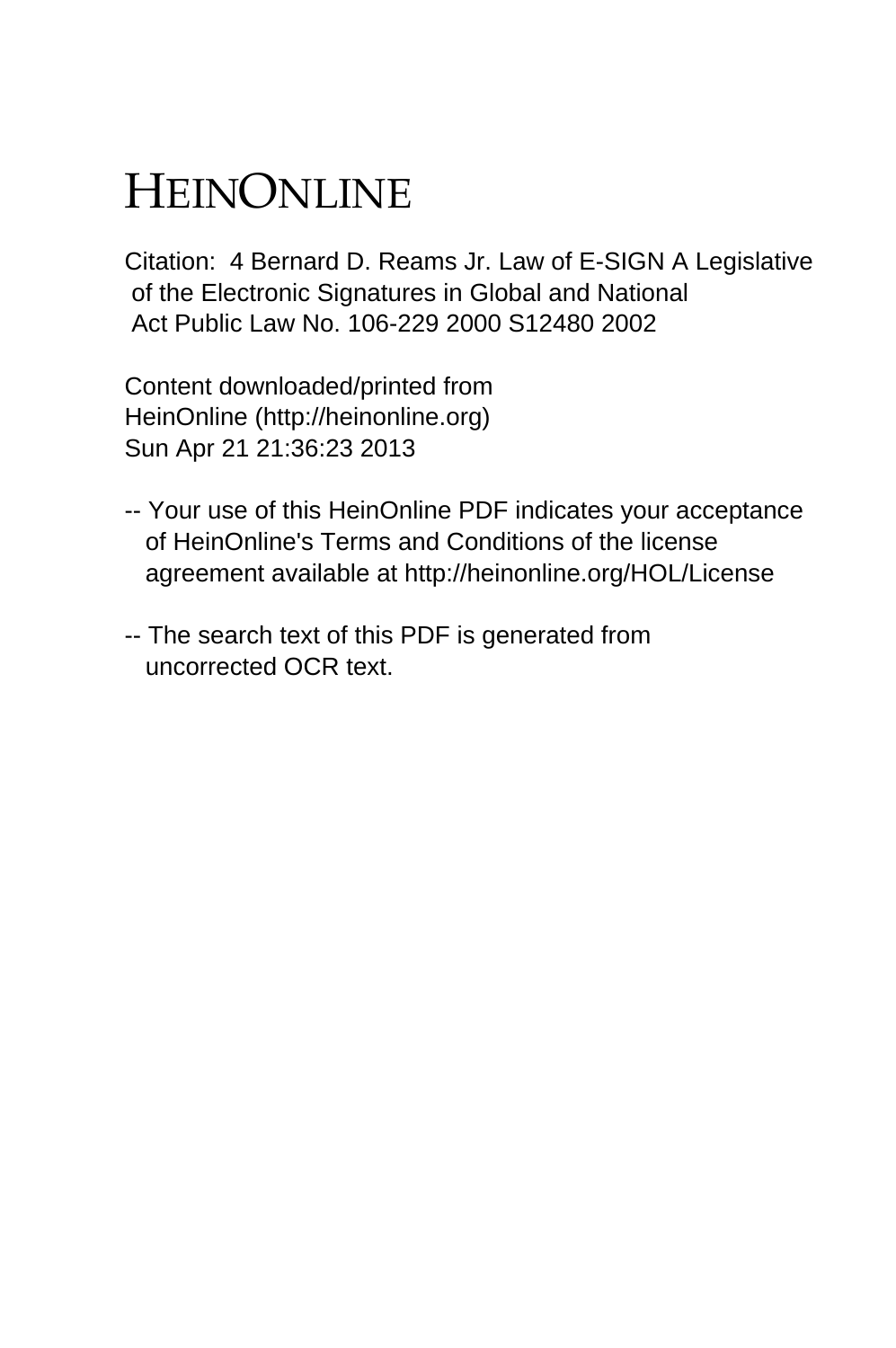what would become the Foster Grandparent Program was rejected as prepos-terous by the Nation's most progressive children's organizations-mostly hospitals and large institutions for **de**velopmentally disabled youth. The seniors would have little to contribute to<br>children, they complained; besides they would spread disease and probably even lack the wherewithal to get to the job. The agencies actually refused to take the Government's money. Times have certainly changed.

Given this history, we should challenge ourselves to imagine new institu-<br>tions that make full use of the re-<br>sources of age for the next successful 25<br>years for the Aberdeen Foster Grandparents. Pilot programs suggest the kinds of contributions seniors might make. In Hilton Head, **SC,** a group of retired physicians and nurses have formed a free health clinic providing, among other things, preventive care for low-income families. In Virginia and Montana, the Senior Environmental Corps is dedicated to alerting doctors, the elderly, and the public to the special environmental hazards faced by the older population. In Mas-sachusetts, a group of downsized elec-trical workers is helping young **ex-**criminal offenders make the transition

to productive life in the community. This Aberdeen Foster Grandparent Program-on the occasion of their 25th anniversary-is our best glimpse at how we can benefit from the energy and talent of older Americans on a grander scale. The record of the Foster Grandparent Program suggests that if **we** build appealing service opportuni-ties for older adults, they will come

forward and lend a hand. I congratulate the Aberdeen Foster Grandparents on this very special occasion, **and** I thank them for giving self-lessly of their time to make the past **25** years so successful.<sup>.</sup>

#### TELEMARKETING **FRAUD** PREVENTION **ACT** OF **1997**

\* Mr. KYL. Mr. President, I rise in support of the Telemarketing Fraud Prevention Act of **1997.** It is long past **time** to punish criminals who have perpetrated fraudulent telephone scams.

Telemarketing fraud swindles Ameri-cans out of \$40 billion dollars every year, but one group in particular is **es-pecially** hard hit: senior citizens. In fact, the Attorney General recently noted that the elderly are subject to a barrage of high-pressure sales calls, sometimes as many **as** five or more calls every day.

In a recent Associated Press story, the chief of the Financial Crimes Section of the Federal Bureau of investigation. Mr. Chuck Owens, discussed criminals who commits telemarketing fraud. Mr. Owens stated **as follows:**

We estimate that, conservatively, 50% of<br>the time, these people victimize the elderly<br>... Many times you've got senior citizense<br>who basically need the money that they've<br>saved to continue to provide for themselves

in their elder years. and we've had numerous instances where they've taken every cent.

Over the past year, one especially heinous scheme has gained popularity among criminals. Past victims of telemarketing fraud **are** often called by a second swindler who promises to help recover the money lost in the first scam. However, once the victims turn over their recovery fees, the second swindler fails to lift a finger to help.

The Telemarketing Fraud Prevention Act directs the U.S. Sentencing Commission to provide enhanced penalties for those persons convicted of tle-marketing fraud, and allows prosecunancourge transmitted products for the state of the state of the schemes. In addition, the act requires<br>schemes. In addition, the act requires<br>offenders to forfeit their ill-gotter<br>gains, much in the same manner as<br>drug de fruits of their crimes.

Although the original version of this bill mandated specific increases in **son**tenting levels, those provisions were removed during discussion with the minority in order to move this legislation forward. However, I note that the House recently approved legislation nearly identical to the original version **of** this bill, **and** I recognize that final passage of this bill must reconcile the House and Senate positions on the un-derlying issues. I am hopeful that the final version will contain the strongest possible deterrents for those who might consider taking up the unsavory practice of telemarketing fraud. Mr. President, this bill presents an

opportunity to curb the growing problem of telemarketing fraud, a crime which is especially cruel when targeted against the elderly and infirm. We should not let this opportunity pass.<sup>.</sup>

## ENCRYPTION EXPORTS **NEED** LIBERALIZATION

**e** Mr. DORGAN. Mr. President, in the final days of this session, the Congress Is emersed in a debate over our Nation's trade policy. In my judgement, we have not focused enough attention on our policies that are hindering our ability to compete internationally and policies that are increasing our trade eficits.

One issue that relates the ability of U.S. companies to compete inter-nationally is the existing policy of the administration with respect to controls **on** the exportation of encryption techon the dealers in encryption but when<br>molegy. Currently, U.S. firms are the mortual leaders in encryption but other<br>mations are gaining fast. Perhaps the<br>greatest single factor in the erosion of<br>U.S. dominance in encryptio controls.

As some of my colleagues know. there are several bills introduced in Congress to address encryption. The Senate Commerce Committee has even reported legislation in this area and I **and** the Senator from Montana, Senator BURNS have been pushing alter-native legislation that would require

more realistic export controls on encryption. However, the administra-<br>tion does not need Congress to pass a tion does not need Congress to pass a law to change their policy in this area and I would like to encourage the administration to review their current policy and apply more realistic export controls on encryption technology. **My** understanding is that many other

nations have multilaterally agreed to decontrol the export of computer software with encryption capabilities. Yet, the United States continues to impose unilateral controls. Thus, we have handicapped ourselves in the global market.

Commersial products from companies In Germany, Japan, **and** England **are** securing more of the international market share because those nation's impose fewer restrictions on their encryption exports than we do. Mr. President, our Olympic team could not win if they had to compete with ankle weights. The same Is true for American computer hardware and software companies. They face real competition in<br>the international market place and their ability to provide strong informa-tion security features is costing them sales of computer systems **and** software packages. Lost sales will mean lost jobs.

In my judgement we need to update American export control policy and catch up with modern realities of technology and the international market place. Unfortunately, rather *than* make real progress **on** this issue, the mani-rican-proposar and administration has raised all sort of<br>new issues, such as attempting to im-<br>pose more controls on domestic<br>tion will take a second look at their<br>encryption. I hope that the administration<br>progress o **BURNS,** the Pro-CODE bill, which will require a relocation of export controls, but done in a manner that is sensitive to national security **and** law enforcement concerns.

### THE **50TH** ANNIVERSARY OF THE KOREAN WAR

\* Mr. WARNER. Mr. President, as part of the National Defense Authorization Act for Fiscal Year **1998,** the conferees included a provision (sec. **103)** author-izing the Secretary of Defense to begin to plan, coordinate, and execute a pro-gram to commemorate the 50th anni-

gram of commensurate the Army–under<br>The Department of the Korean war.<br>The Boher change the able leadership of rettred General<br>Kicklighter—has been designated to<br>carry out this 50th anniversary program. A good friend of min folk, has taken the lead in planning a series of commemorative events for this very special anniversary.